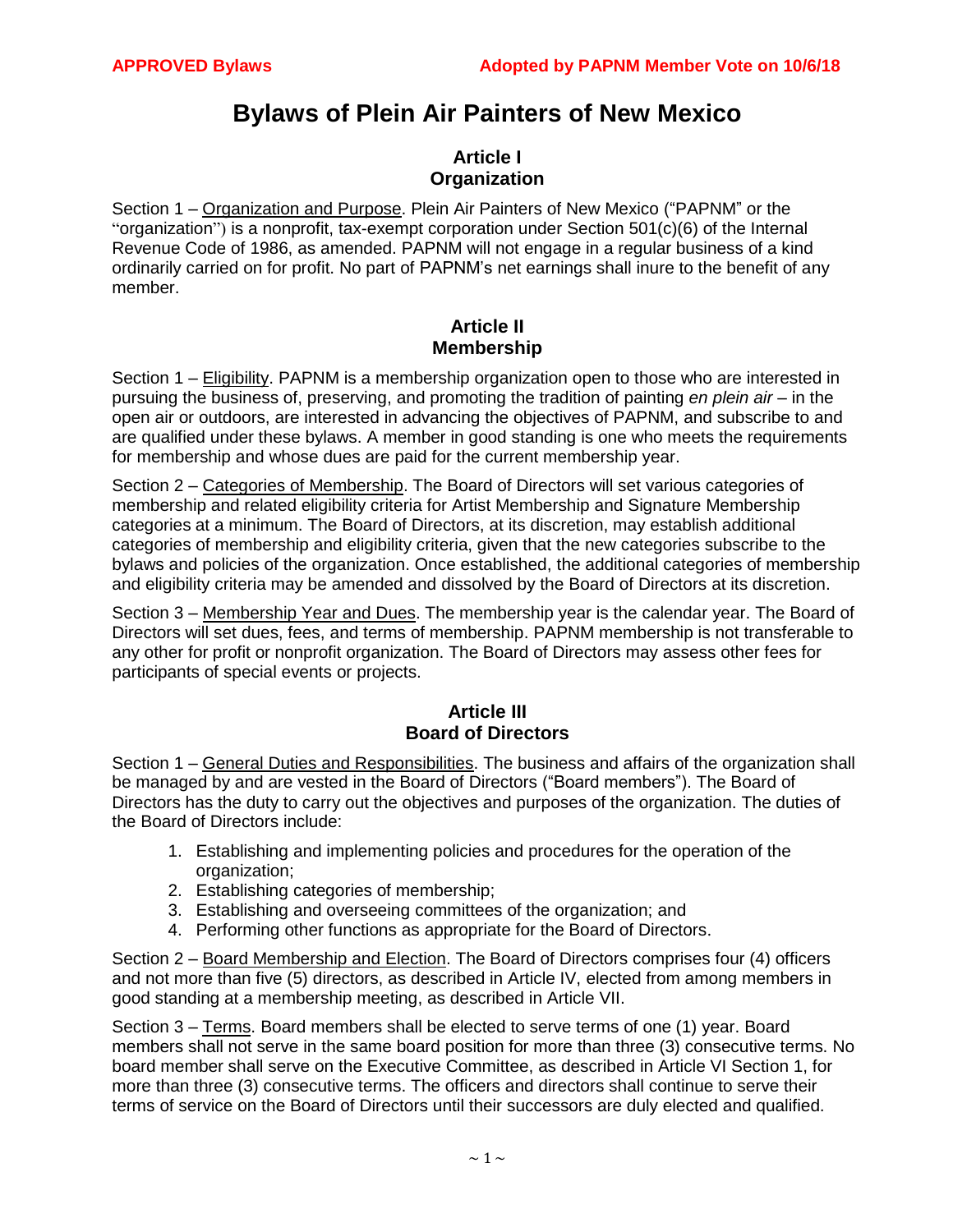### **APPROVED Bylaws Adopted by PAPNM Member Vote on 10/6/18**

Board members will receive no monetary compensation during their term(s) of service. Board members may resign at any time by giving written notice to the Board of Directors.

Section 4 – Board Meetings. The officers and directors have governing authority of the organization and voting privilege during meetings of the Board of Directors. The Board of Directors will meet at least quarterly. An officer or director's absence at (3) consecutive and duly called meetings of the Board of Directors will be sufficient cause for the Board to consider replacing a Board member under the provisions of these bylaws. Any officer or director unable to be present in person at the meeting may attend by means of telecommunications equipment by which all participants in the meeting can communicate simultaneously. A majority of Board members shall constitute a quorum at any Board of Directors meeting. Should a quorum not be present, the meeting will adjourn until a majority is in attendance. The act of the majority of the Board members attending a meeting at which a quorum is present shall be the act of the Board of Directors, unless the act of a greater number than majority is required by law, the articles of incorporation, or these bylaws. Each Board member present may cast one vote per motion during voting. Board members shall not cast proxy votes for absent Board members.

Section 4.1 – Conflict of Interest. When an officer or director has a relationship with any individual or organization that has or proposes any project with PAPNM, that officer or director shall disclose the relationship to the President and Chair, and shall refrain from voting on any decisions involving that organization or individual. The nature of the disclosure and the abstention of the officer or director shall be noted in the appropriate minutes of the Board of Directors meeting.

Section 5 – Vacancies. When a vacancy occurs on the Board of Directors, the Executive Committee may appoint a member in good standing to serve the balance of the term and assume the duties requested by the President and Board of Directors.

## **Article IV Officers and Directors**

Section 1 – Officers. The officers of the organization shall be a President, Vice President, Treasurer, and Secretary.

Section 1.1 – President. The President is responsible for managing the organization in accordance with the law, the articles of incorporation, and these bylaws. The President presides at and sets the agenda for meetings of the Board of Directors. The President oversees the policies for the operation of the organization and the fiduciary responsibilities of the organization.

Section 1.2 – Vice President. The Vice President acts for the President during the absence, disability, or failure to act of the President and, when so acting, shall have all the powers and be subject to all of the responsibilities of the office of President. The Vice President serves as the liaison between the officers and directors and performs other duties as requested by the President.

Section 1.3 – Treasurer. The Treasurer oversees the financial management of the organization as specified by these bylaws. The Treasurer reports on the financial condition of the organization at Board of Directors meetings and at the annual membership meeting. The Treasurer shall sign and assist in the filing of all documents and returns to be filed with all state and federal authorities. The Treasurer shall maintain current and accurate fiduciary records in the PAPNM website.

Section 1.4 – Secretary. The Secretary records minutes and decisions of all meetings of the Board of Directors and members. The Secretary will give, or cause to be given, all notices required to be given by these bylaws. The Secretary shall maintain official copies of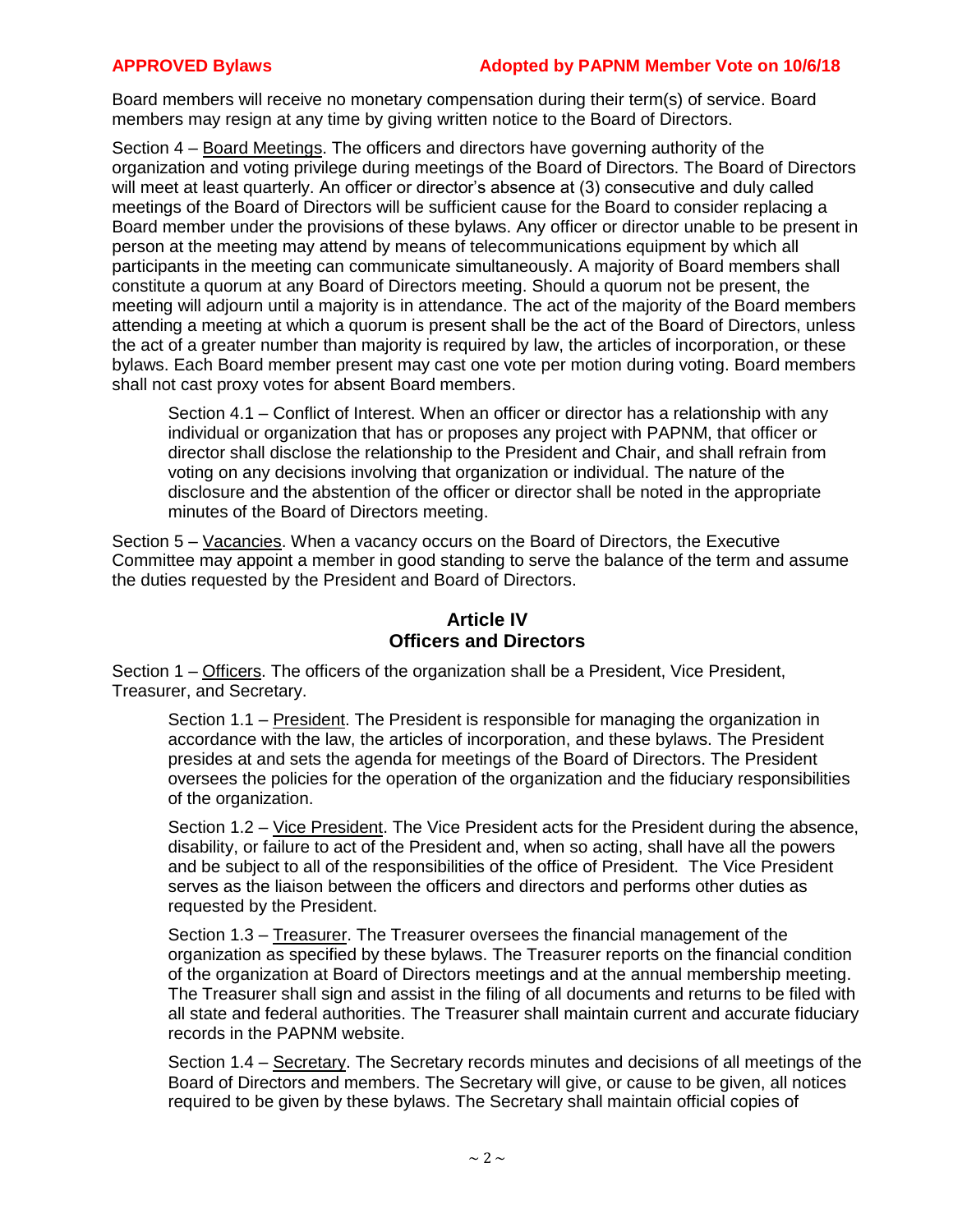minutes, decisions, reports, and supporting documentation from said meetings in the file repository in the PAPNM website.

Section 2 – Directors. The Directors of the organization shall comprise the Past President and no more than four (4) additional director positions ("Advocates") established at the discretion of the Executive Committee to carry out the objectives and purposes of the organization, given that these positions subscribe to the bylaws and policies of the organization. Once established, the additional director positions may be amended and dissolved by the Executive Committee, at its discretion.

Section 2.1 – Past President. The Past President acts as a director of the organization and an advisor to the President in order to maintain continuity of operations. The member in good standing who held office as President during the preceding membership year shall succeed as Past President for the current membership year and shall not be required to stand for election as a director.

Section 2.2 – Governance Director ("Governance Advocate"). The Governance Director directs and oversees the lifecycle management of the governing document system and implements the principles to retain the institutional memory of the organization. The Governance Advocate acts as parliamentarian during meetings of the Board of Directors.

Section 2.3 – Membership Director ("Membership Advocate"). The Membership Director directs and oversees membership activities for the organization, as specified by these bylaws. Membership activities include managing new and renewed memberships, leading member relations efforts, promoting membership retention and growth, and surveying member interests.

Section 2.4 – Events Director ("Events Advocate"). The Events Director shall act as liaison between the Board of Directors and committee coordinators for special activities, paintouts, workshops, online contests, shows, exhibitions, and other events-related committees, as described in Article VI, Section 4, for the purposes of oversight, direction, and reporting.

Section 2.5 – Communications Director ("Communications Advocate"). The Communications Director shall act as liaison between the Board of Directors and committee coordinators for advertising, marketing, website, newsletters, announcements, press releases, social media, graphic design, and, and other communications-related committees, as described in Article VI, Section 4, for the purposes of oversight, direction, and reporting.

### **Article V Conduct of Organization Business**

Section 1 – Conduct of Business. The Board of Directors and Executive Committee shall conduct the business affairs and exercise all powers of PAPNM through regular board meetings and other executive activities specified in these bylaws. The fiscal year is the calendar year.

Section 2 – Financial Review. The Financial Review Committee, as described in Article VI Section 2, shall conduct a financial review annually. An outside entity (e.g., accountant or financial manager) may be secured to aid in conducting the review. Financial reviews may be conducted more frequently if circumstances dictate. The Executive Committee shall address the results of a financial review and make the resulting actions available to the PAPNM membership no later than ninety (90) days into the following fiscal year.

### **Article VI Committees**

Section 1 – Executive Committee. The Executive Committee is a standing committee of PAPNM and shall consist of the President, Vice President, and Treasurer. The President shall serve as chair. The Executive Committee is empowered to act in the Board's place between Board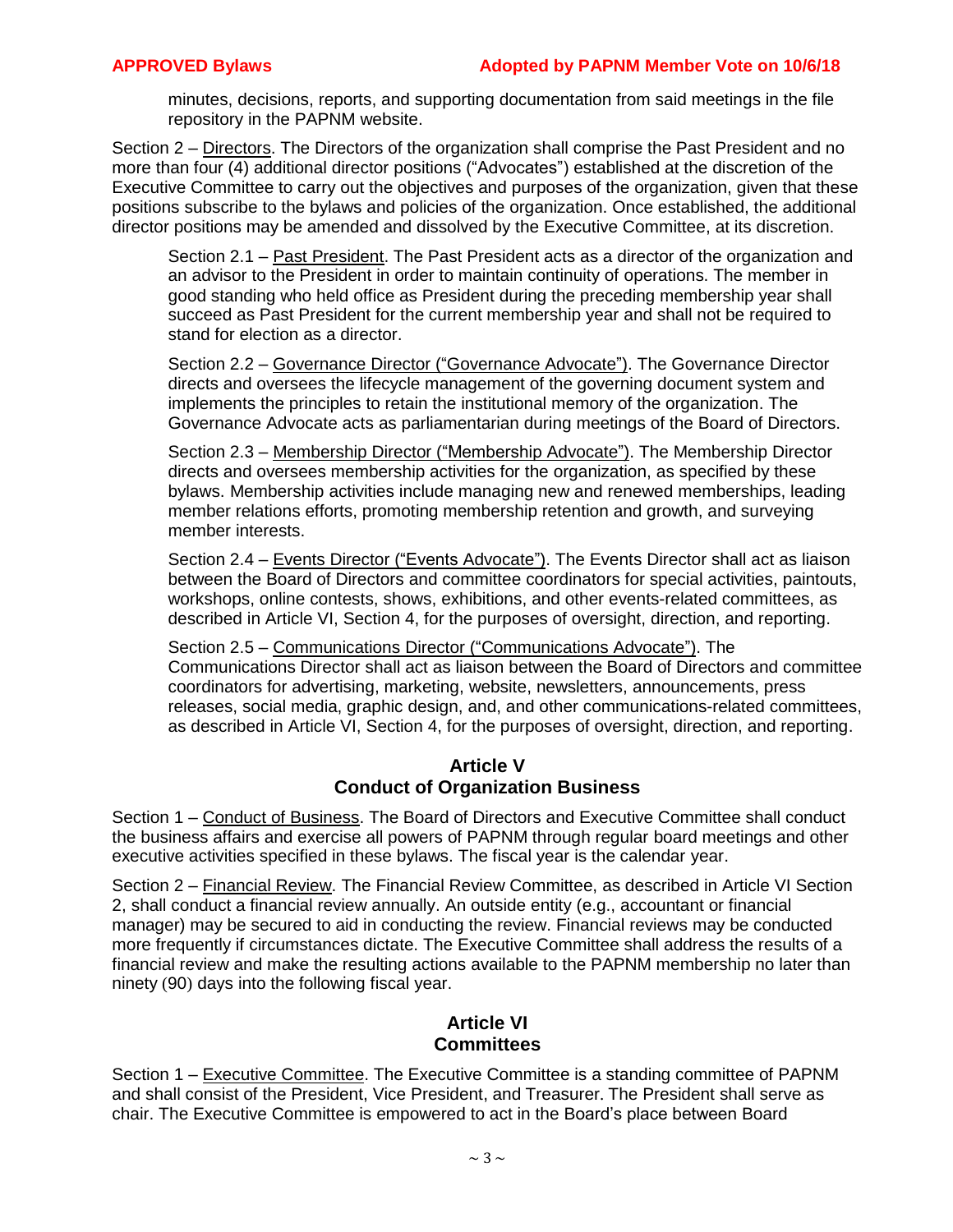meetings, subject to the Board's instructions. The Executive Committee's duties and responsibilities include execution of established operational policies and procedures, and signing authority on bank accounts, contracts, and other legally binding documents.

Section 2 – Financial Review Committee. Financial Review Committee is a standing committee of PAPNM and shall consist of the Vice President and at least (2) members in good standing. The Vice President shall form the committee and serve as chair. The Treasurer shall not be eligible to serve on the committee, but shall provide all records necessary to complete an examination of organization finances.

Section 3 – Nominating Committee. The Nominating Committee is a standing committee of PAPNM and shall consist of the Past President and at least two (2) members in good standing. The Past President shall form the committee with the approval of the Board of Directors and serve as chair. The Nominating Committee will develop a slate of qualified candidates for the next membership year's Board of Directors. The slate of nominees will be presented to the membership prior to the election at the annual membership meeting or at a special meeting of the members, as described in Article VII of these bylaws.

Section 4 – Other Committees. In addition to committees specified in these bylaws, the Board of Directors, at its discretion, may establish other committees, given that the new committees subscribe to the bylaws and policies of the organization. Committees are subject to the oversight and direction of the Board of Directors. Once established, the additional committees may be amended or dissolved by the Board of Directors, at its discretion. The Board may appoint coordinators to oversee the actions for each respective standing or special committee. Committee coordinators shall not have voting privileges on Board decisions.

## **Article VII Membership Meetings**

Section 1 – Annual Membership Meeting. An annual meeting of the members in good standing of the organization shall be held during the membership year. At the meeting the Board will present the annual financial report and other business as deemed appropriate. The annual election for the Board of Directors may be held during the annual membership meeting or during a special meeting of the members, as described in Article VII Section 2.

Section 2 – Special Meetings of the Members. A special meeting of the members may be called by the President, Board of Directors, or petition signed by at least twenty-five percent (25%) of the members in good standing. The call for a special meeting shall specify the business reason for the meeting. Business at the special meeting will be limited solely to the topic specified. All members will be given notice of the nature of the business at least thirty (30) calendar days prior to the meeting. The President shall preside at a special meeting unless he or she has a conflict of interest regarding the reason such a meeting has been called. In that case, the body calling the special meeting (i.e., the Board or the members) will select an individual to preside at the meeting by majority vote of those individuals constituting the body that is present at the meeting.

Section 3 – Voting of Members. Each member in good standing is entitled to cast one vote in connection with any matter required to be voted on by the members, including the election of officers and directors, whether such vote is conducted at a meeting of the members or in some other manner as permitted by law and these bylaws. Members may vote by proxy executed in writing by the member or by his or her duly authorized attorney-in-fact.

Section 4 – Quorum. A quorum for conducting any business at any meeting of the members shall be members in good standing holding one-tenth  $(1/10<sup>th</sup>)$  of the votes, whether in person or by proxy. Once the quorum for a membership meeting is established, the quorum remains established for the duration of the meeting regardless if attendee attrition occurs.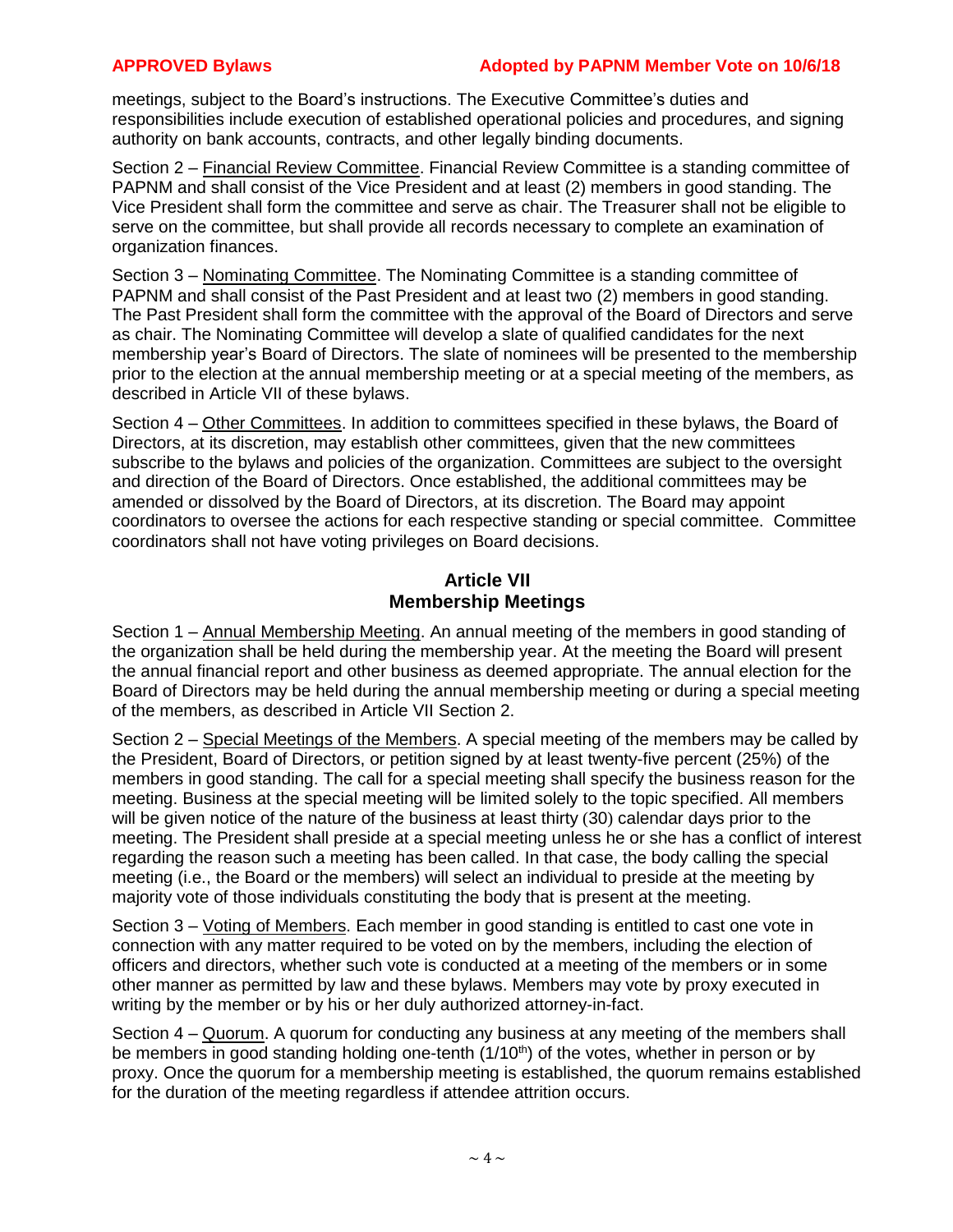### **Article VIII Indemnification**

PAPNM may indemnify any person who was or is a party or threatened to be made a party to any threatened, pending or completed action, suit or proceeding, whether civil, criminal, administrative or investigative act, by reason of the fact that he or she is or was an officer or director of the organization, against reasonable expenses and costs, including attorney fees, judgments, fines, and amounts paid in settlement actually and reasonably incurred by the person in connection with such action, suit, or proceeding if the person acted in good faith and in a manner he or she reasonably believed to be in or not opposed to the best interest of the organization, and with respect to any criminal action or proceeding, had no reasonable cause to believe his or her conduct was unlawful. The termination of any action, suit, or proceeding by judgment, order, settlement, conviction, or upon a plea of no contest or its equivalent, shall not, of itself, create a presumption that the person did not act in good faith and in a manner which he or she reasonably believed to be in or not opposed to the best interest of the organization, and, with respect to any criminal action or proceeding, had reasonable cause to believe that his or her conduct was unlawful. It is the intent of this Article VIII to provide indemnification for any director or officer or former director or officer of the organization to the fullest extent authorized by the New Mexico Nonprofit Corporation Act, as amended from time to time.

# **Article IX Dissolution**

Upon dissolution of the organization, and after all of its liabilities and obligations have been paid, satisfied and discharged, or adequate provisions made therefore, all of the organization's remaining assets shall be distributed to one or more organizations that are organized and operated exclusively for charitable purposes within the meaning of sections 501(c)(3) and 170(c)(2)(B) of the Internal Revenue Code of 1986, as amended.

### **Article X Amendments**

Amendments to these bylaws may only be initiated by the Officers of the Organization or by a petition signed by at least twenty-five percent (25%) of the members in good standing. Notice of any potential change must be provided to the membership at least thirty (30) calendar days prior to a meeting of the members at which voting on such measures is to occur. Amendments shall be approved by a majority of the members in good standing at a meeting of the members. Notice of approved changes to these bylaws shall be published or distributed to all members no later than sixty (60) days following adoption.